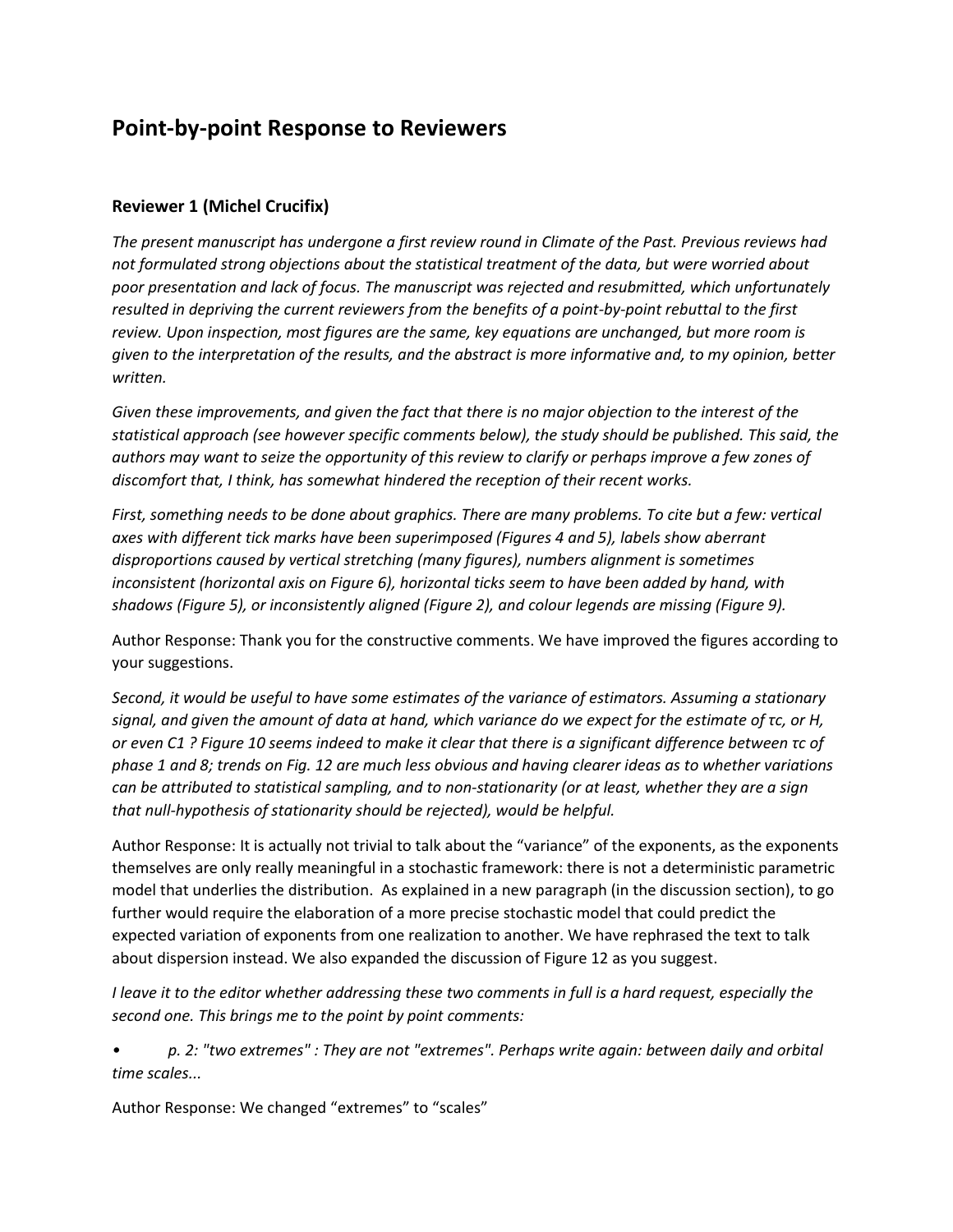*• p. 2 l. 30: "temperature record" → "deuterium record" (especially for readers of Climate of the Past, they know that deuterium concentration and temperature are not the same )*

Author Response: Corrected

*• p. 2 l. 34: "The analysis of the dust record" → "The dust record"*

Author Response: Changed to "the dust data used here"

*• p. 3, l. 10: "can themselves be power laws" : be more specific about the conditions that generate power laws*

Author Response: Scale invariance of dynamics in time and in space lead to space-time statistics that are characterized by power laws. In this sentence we are referring to something rather different, to power laws in the tails of probability distributions. However, it turns out that several mechanisms have been proposed that link the two so that we could largely expect power law probability tails to emerge from space-time scaling dynamical processes.

*• p. 3, l. 18: "In particular, etc." this is not a sentence.*

Author Response: Corrected

*• p. 5, l. 8: "Since K(1)=0" add "by definition".*

Author Response: Changed to "Since K(1) = 0 is a basic property,…"

*• p. 5, l. 8: "While the mean to RMS ratio is intuitive" : the sentence is unclear. In what sense is C1 a 'mean to RMS' ?*

Author Response: We have clarified the sentence: "While the mean to RMS ratio is an intuitive statistic, it does not give a direct estimate of *C*1:…"

*• p. 5 Eq(9) : use standard notation lim∆q→0.*

Author Response: We have modified the equation and text accordingly.

*• p. 6, l. 13: full sentence needed after a semicolon ";"*

Author Response: Corrected

*• p. 8, l. 13: "The plot graphically conterposes two views of variability". I suspect you mean Figure 4, but yet what is meant by this sentence is still not clear to me.*

Author Response: Changed to "The variability shown in Figure 4 can be interpreted broadly or in detail."

*• p. 8, l. 20: 100 ka is not a Milankovitch frequency (Milankovitch was unaware of 100-ka cycles, he focused on 40-ka cycles).*

Author Response: Changed to "orbital" throughout the text.

*• p. 8, overall, I found the lines 17-30 difficult to read. Consider whether it is possible to express the same message more concisely.*